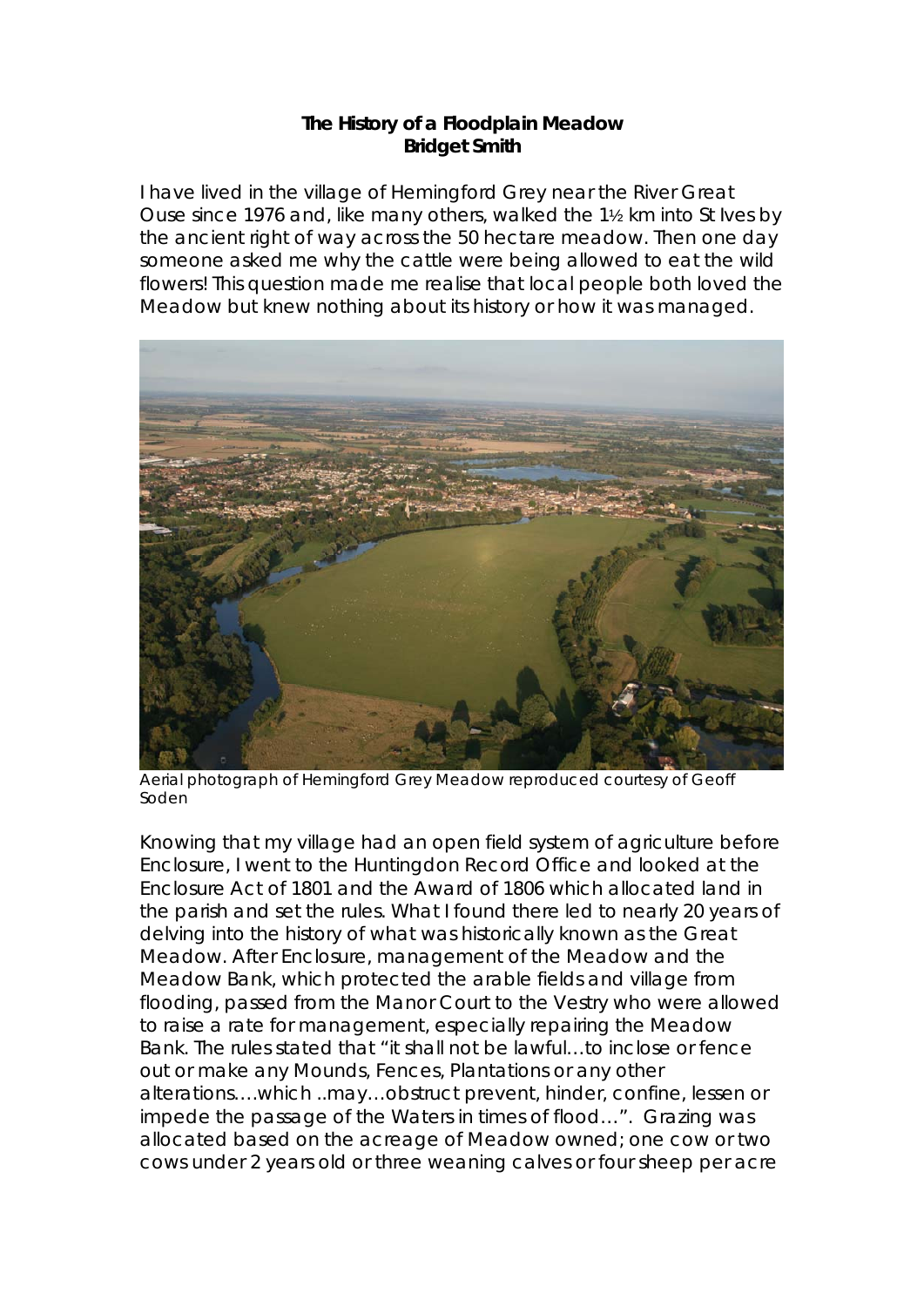or one horse per two acres from 13 August to 13 February, announced every August and February in St Ives by the town crier.

The Enclosure map showed that there were about 30 owners, who were rarely farmers themselves but who usually let to tenants. This and the quite frequent sales suggest that land on the Meadow was a good investment for both hay and grazing. At Enclosure one strip was owned by St John's College Cambridge. If colleges own land one has a gold mine as their archives are carefully looked after. These took me back to 1635 when the strips in the Meadow were often very small, like the strips in the open arable fields.



A farmer who now owns a large part of the Meadow let me see deeds for many of the strips; these often give information about previous owners and sales. Looking further in the Record Office I found documents referring to 17<sup>th</sup> century enclosures and evidence of commoners grazing rights lost at the 19th century Enclosure. Then, being fortunate to have a friend who could read difficult Latin documents, I found information on the management of the Meadow, in the few surviving Manor Court records for the early 16th and 17th century. These usually referred to rules about grazing being broken or the exchange of land. The earliest reference to the Meadow was for November 1563 which includes "no tenant or inhabitant of the town should keep sheep or oxen in the meadow before the feast of St Michael [29 September]"; a later date than that specified in the 1806 Enclosure Award.

Part of the Enclosure Map for Hemingford Grey parish showing allocation of strips on the Great Meadow. Map provided courtesy of Norris Museum

The Meadow Bank is frequently mentioned in documents and used in the description of the strips when they were sold or let. If this could be dated we might have some indication of when the Meadow first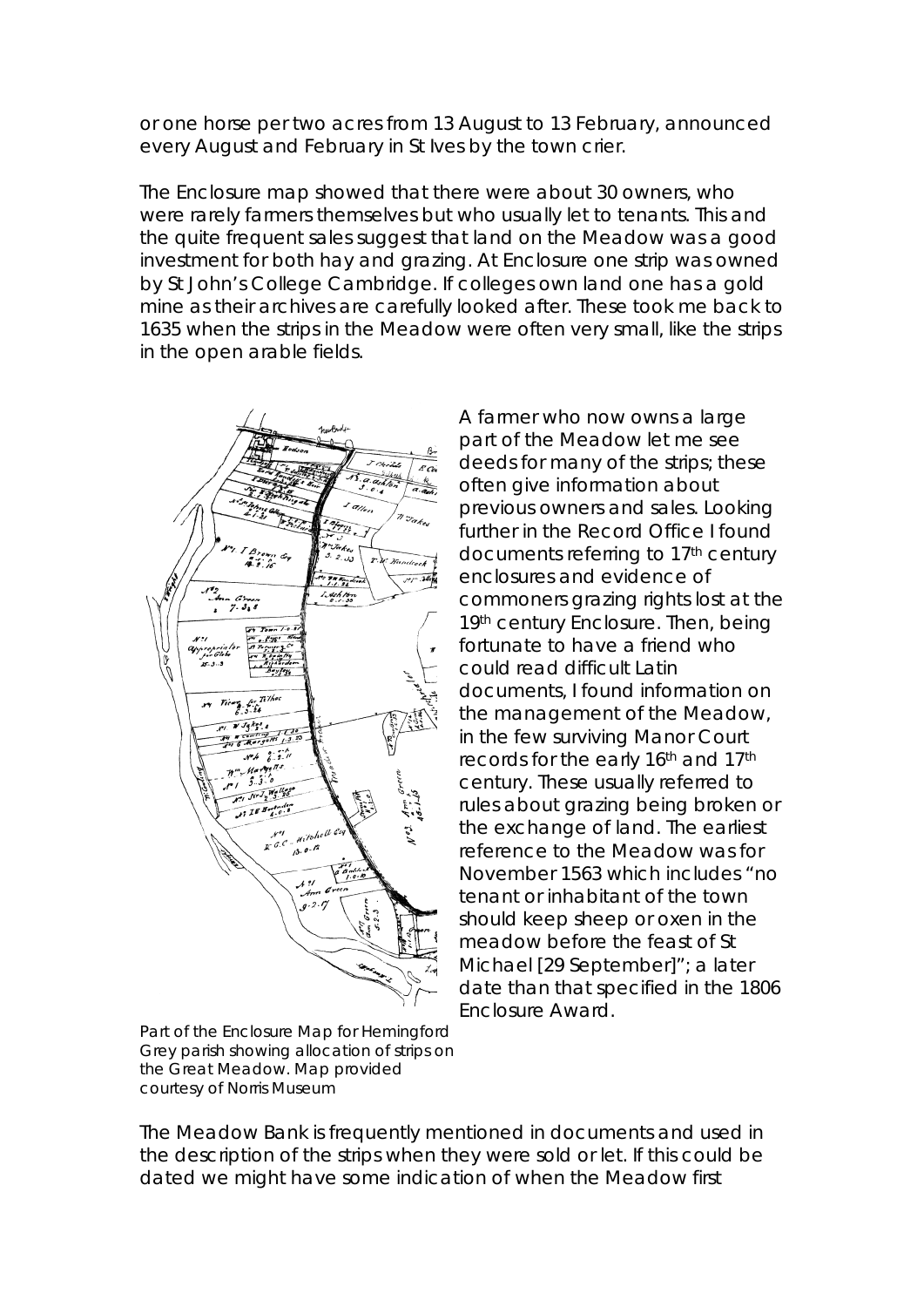existed as we know it now. Advice from landscape historians, who observed ridge and furrow south of the Bank, led to the deduction that the date of the Meadow Bank may well be as far back as the 13th century; it is unlikely that there are any documents to prove this.

Daniel Defoe in the 1720s and Cobbett in 1822 both admired the Huntingdonshire meadows (most likely Portholme Meadow, 7km upstream of Hemingford Grey). Cobbett, a farmer himself, gives the first mention I found of the flora when he writes "Here are no reeds, here is no sedge".

Flooding is important for the meadow as it deposits silt, thus maintaining fertility, but it is equally important that water should move off the meadow quickly and that there should not be floods during the haymaking season. Damaging floods were remembered and often recorded in local newspapers, especially when they breached the Bank and flooded homes in the village. In 1875 the Meadow flooded in July which carried the cut hay downstream and we also have a mid 20th century memory of hay bales being carried down to St Ives sluice and the farmer being charged for their removal.

The 19th and 20th centuries were times of great agricultural change and the Record Office and the Norris Museum in St Ives were able to produce sale notices and writings referring to the Meadow including mentions of wildlife such as Land Rail (Corn Crake) on the Meadow. School log books held at the village school report when and why children were absent, including for haymaking, so we can see how much the date varied. On June 26th 1874 there was a "small school through the week, bird scaring in the cherry orchards, and hay-making, the chief causes". And in 1889 the hay harvest was late; July 21"The attendance is still very poor: the hay harvest is now in full swing and many children are away in consequence."

Another map made by one of the farmers, probably in the 1920s, showed changes in ownership and tenancies and for 1914 onwards I had information from elderly residents and farmers who I could interview and get stories of how the meadow had been managed and used for recreation. At least in the early 19th century the marking out (referred to as "stumping") of the Meadow for haymaking was done by one person. This was a responsible job as poor marking could deprive tenants of some of their hay crop. In 1840 it was proposed that Mr Welstead who had dealt with the allocation of land at Enclosure should do it. At later dates, in living memory, this job was done by individual farmers and often lead to arguments.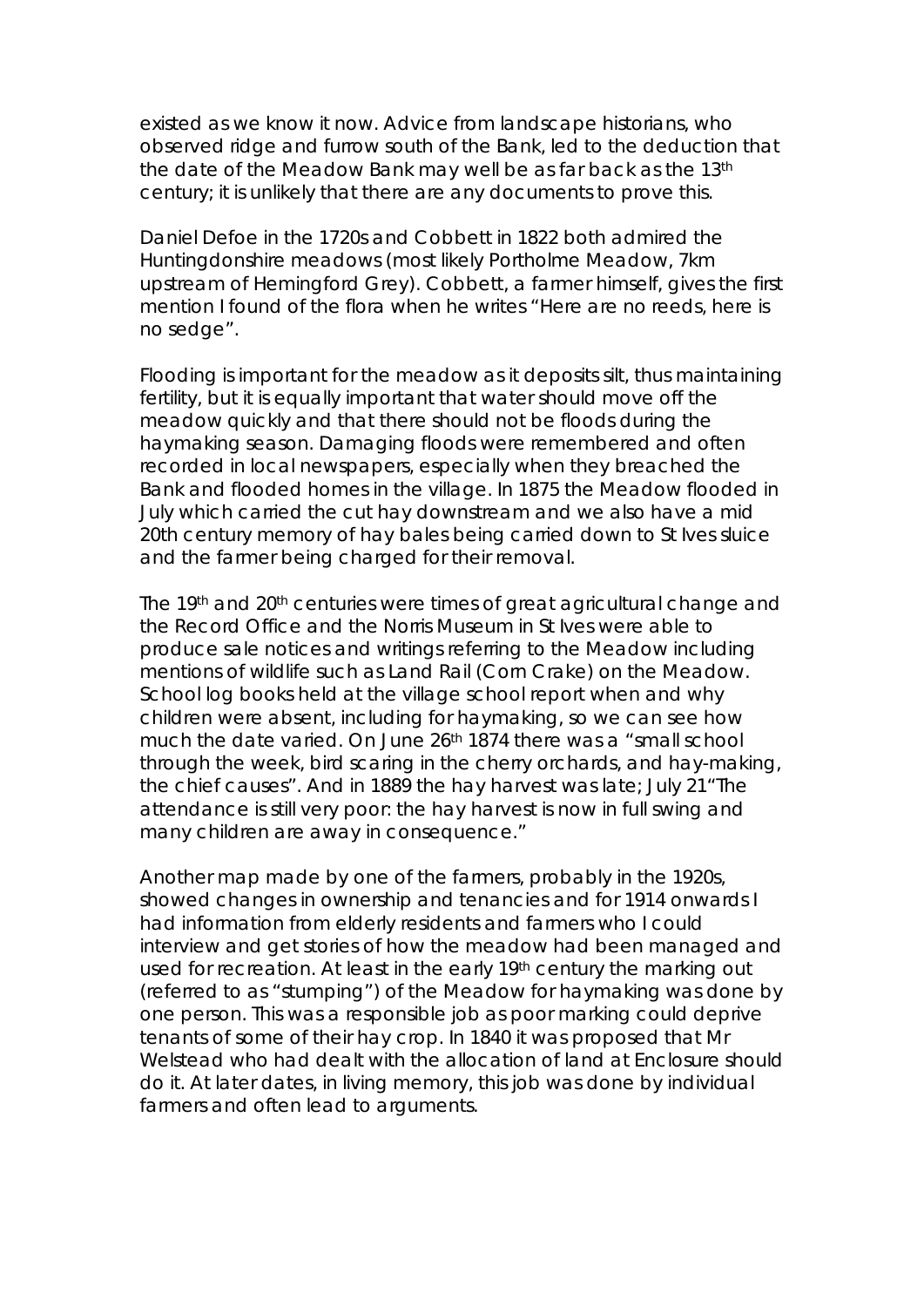

Hemingford Grey Meadow in flower, looking towards St Ives. Bridget Smith

The Meadow was always a popular place for walking and courting and for skating when it froze after floods and people told me of the flowers including "Cuckoos" (*Cardamine pratensis)* and Tom Thumbs (*Lathyrus pratensis* or *Lotus* sp) and the birds, especially the numerous skylarks. It was used as a racecourse for a few years in the late 18th century and in the early days of flying as an informal airfield. For the wedding of the Prince of Wales in March 1873 and the gaining of borough status for St Ives in November 1874 there were sports on the Meadow and a huge bonfire which left signs of damage for several years afterwards. And the memory of a villager explained that what looked like drainage channels were in fact ditches dug in 1940 to prevent enemy planes from landing! The latest large event was the Inland Waterways Festival in August 2007 which caused some damage as only days beforehand the meadow had suffered a summer flood. The last hay was not cut until September that year.

When I started this study in the early 1990s I could never have imagined how much information there would be about one piece of land. My enthusiasm led me to visit many other floodplain meadows including the Lugg meadows in Herefordshire where the late Anthea Brian, who had written the very important paper on Lammas Meadows, gave me valuable advice. And my friend the late Derek Wells, who was as enthusiastic as me, taught me about their botany. I believe that a study of almost every floodplain meadow could give similar information